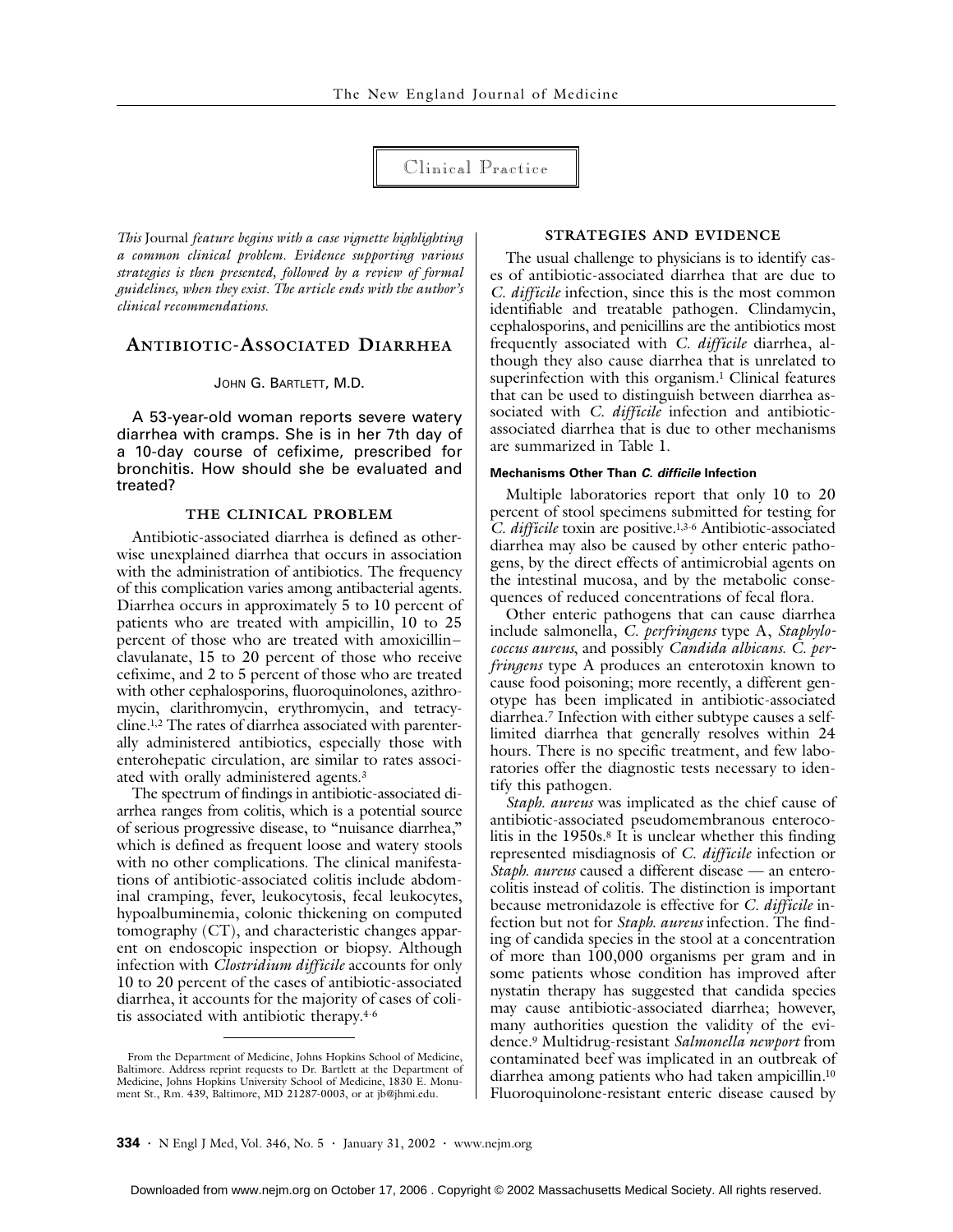| <b>CHARACTERISTIC</b>                          | <b>DIARRHEA DUE TO C. DIFFICILE INFECTION</b>                                                              | <b>DIARRHEA FROM OTHER CAUSES</b>                                                        |
|------------------------------------------------|------------------------------------------------------------------------------------------------------------|------------------------------------------------------------------------------------------|
| Most commonly implicated antibiotics           | Clindamycin, cephalosporins, penicillins                                                                   | Clindamycin, cephalosporins, or<br>amoxicillin-clavulanate                               |
| History                                        | Usually no relevant history of antibiotic<br>intolerance                                                   | History of diarrhea with antibiotic therapy<br>common                                    |
| Clinical features                              |                                                                                                            |                                                                                          |
| Diarrhea                                       | May be florid; evidence of colitis with cramps,<br>fever, and fecal leukocytes common                      | Usually moderate in severity (i.e., "nuisance"<br>diarrhea") without evidence of colitis |
| Findings on CT or endoscopy*                   | Evidence of colitis (not enteritis) common                                                                 | Usually normal                                                                           |
| Complications                                  | Hypoalbuminemia, anasarca, toxic megacolon,<br>relapses with treatment with metronidazole<br>or vancomycin | Usually none except occasional cases of<br>dehydration                                   |
| Results of assay for <i>C. difficile</i> toxin | <b>Positive</b>                                                                                            | Negative                                                                                 |
| Epidemiologic pattern                          | May be epidemic or endemic in hospitals or<br>long-term care facilities                                    | Sporadic                                                                                 |
| Treatment                                      |                                                                                                            |                                                                                          |
| Withdrawal of implicated antibiotic            | May resolve but often persists or progresses                                                               | Usually resolves                                                                         |
| Antiperistaltic agents                         | Contraindicated                                                                                            | Often useful                                                                             |
| Oral metronidazole or vancomycin               | Prompt response                                                                                            | Not indicated                                                                            |

**TABLE 1.** DIFFERENCES BETWEEN ANTIBIOTIC-ASSOCIATED DIARRHEA DUE TO *CLOSTRIDIUM DIFFICILE* AND CASES DUE TO OTHER CAUSES.

\*CT denotes computed tomography.

salmonella has also been reported; most of the affected patients had previously taken fluoroquinolones.11 Salmonella may also cause pseudomembranous colitis.12

Drugs have multiple effects on the gastrointestinal tract,13 including some that are independent of antimicrobial activity. Erythromycin acts as a motilinreceptor agonist and accelerates the rate of gastric emptying. The clavulanate in amoxicillin–clavulanate appears to stimulate small-bowel motility, and in rare instances, penicillins may cause segmental colitis.14

Antibiotics may substantially reduce the concentration of fecal anaerobes that are normally present. As a consequence, the metabolism of carbohydrates may decrease, which causes osmotic diarrhea, and the rate of breakdown of primary bile acids, which are potent colonic secretory agents, may be reduced. Neither mechanism is clearly established as a cause of antibiotic-associated diarrhea, but the efficacy of enemas with fecal flora in treating this problem suggests that changes in fecal flora are a contributing factor.<sup>15</sup>

In many suspected cases, nonantibiotic drugs are the cause of diarrhea attributed to antibiotics; these include laxatives, antacids, contrast agents, products containing lactose or sorbitol, nonsteroidal antiinflammatory drugs, antiarrhythmic drugs, and cholinergic agents.13

## **Diarrhea Associated with** *C. difficile* **Infection**

Infection with *C. difficile* causes a toxin-mediated enteric disease the characteristic clinical and pathological features of which have been reproduced in hamsters.<sup>1</sup> It has a characteristic endoscopic appearance in people (Fig. 1).

#### *Risk Factors*

Major risk factors for *C. difficile* infection include advanced age, hospitalization, and exposure to antibiotics. Hospitalized adults have rates of colonization of 20 to 30 percent, as compared with a rate of 3 percent in outpatients.<sup>1,16,17</sup>  $\hat{A}$  population-based study in Sweden showed that, in people who were older than 60 years of age, the incidence of positive assays for *C. difficile* toxin was 20 to 100 times as high as the incidence in people who were 10 to 20 years of age.18 The antibiotics most frequently implicated in diarrhea associated with *C. difficile* infection are clindamycin, expanded-spectrum penicillins, and cephalosporins.1,4-6,19 However, virtually any antibiotic may be implicated, including brief courses of antibiotics that are given prophylactically before surgery (with the exception of parenteral vancomycin). Occasional cases follow treatment with methotrexate or paclitaxel for cancer chemotherapy.

Recent studies suggest that immunologic susceptibility has a role in *C. difficile* infection. The presence of IgG antibody against toxin A protects against the clinical expression of *C. difficile* infection<sup>20</sup> and against relapse.<sup>21</sup>

## *Diagnostic Tests*

Findings that are considered nonspecific for but suggestive of *C. difficile* infection include leukocyto-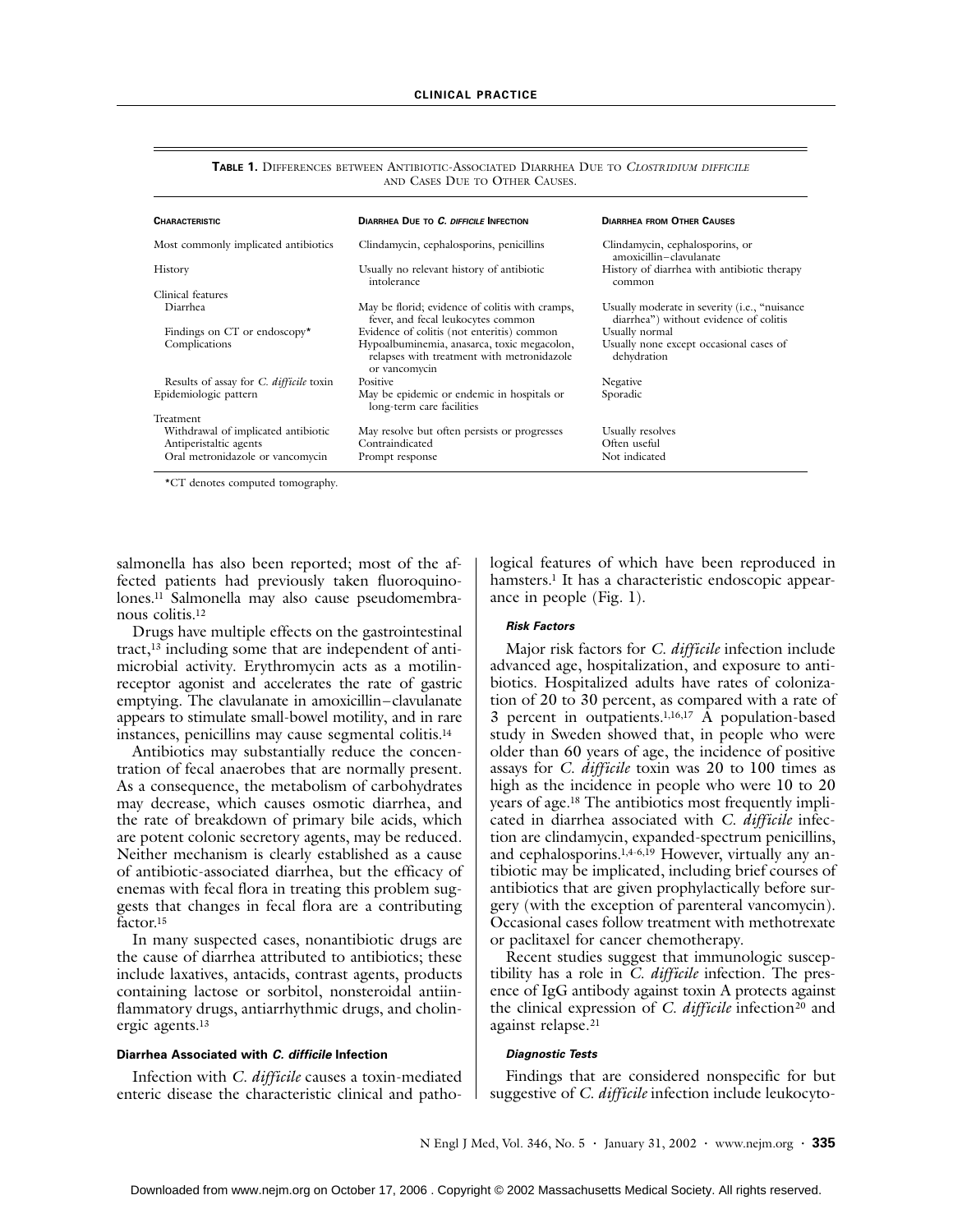

**Figure 1.** Typical Endoscopic Findings in a Patient with Diarrhea Associated with Clostridium difficile Infection. Widely disseminated, punctate yellow plaques are present,

which are characteristic of pseudomembranes.

sis,22 hypoalbuminemia (reflecting a protein-losing enteropathy), and fecal leukocytes.23,24 Histologic findings in the colon range from normal to pseudomembranous colitis. Pseudomembranous colitis is uncommon but specific, since nearly all cases are attributed to *C. difficile* infection.1,4-6,16 Although abdominal radiography, CT, and endoscopy may facilitate the detection of *C. difficile* infection, these methods are nonspecific, relatively insensitive, and often expensive, and they have been almost completely supplanted by assays for *C. difficile* toxin.

The cytotoxin assay that uses tissue culture has been the gold standard for diagnosis. It is the most sensitive test,25,26 detecting as little as 10 pg of toxin B. However, most laboratories do not offer tissue-culture assays, and the results of the assay are not available for 24 to 48 hours. Alternatives include enzyme immunoassays and "toxin-culture assays."1,4-6,25-31 Enzyme immunoassays are now offered by most laboratories and have good specificity, but 100 to 1000 pg of either toxin A or toxin B must be present for the test to be positive. Therefore, there is a false negative rate of 10 to 20 percent. Commercially available reagents will detect toxin A or toxins A and B. Those that detect both toxin A and toxin B are preferred, since 1 to 2 percent of cases involve strains of *C. difficile* that produce only toxin B.31 The results of this test should be available within hours or within one day.

The diagnosis can also be made by culturing stool on selective medium, including the toxin-culture assay, with broth cultures of isolates to identify toxigenic strains.27,29,30 The advantage of this approach, if it is done correctly, is the high degree of sensitivity. Limitations are the lack of specificity, the delay of three to four days before results are available, and the small number of laboratories that offer this test.

It may be useful to test more than one stool specimen for *C. difficile* toxin. Performing enzyme immunoassays on two or three specimens, rather than one, not only increases the diagnostic yield by 5 to 10 percent,<sup>23</sup> but also increases the cost, since each assay costs approximately \$40.

#### *Treatment*

Indications for treatment with metronidazole or vancomycin include positive assays for *C. difficile* toxin, with evidence of colitis (fever, leukocytosis, and characteristic findings on CT or endoscopy); severe diarrhea; persistent diarrhea despite the discontinuation of the implicated agent; or the need to continue treating the original infection. Oral metronidazole (500 mg three times daily or 250 mg four times daily) and oral vancomycin (125 mg four times daily) have similar rates of efficacy, with response rates of 90 to 97 percent.32,33 The usual duration of therapy is 10 days, although few studies have addressed the relative merits of longer or shorter courses. Ideally, all antibiotic treatment should be oral, since *C. difficile* is restricted to the lumen of the colon. If intravenous treatment is required, only metronidazole (and not vancomycin) is effective, since this approach will still result in moderate concentrations of the drug in the colon.6 The anticipated response to treatment is resolution of fever within one day and resolution of diarrhea in four to five days.6 Metronidazole is preferred because it is less expensive than vancomycin and avoids the potential risk of promoting vancomycin-resistant enterococci in nosocomial cases. Indications for oral vancomycin, as opposed to metronidazole, are pregnancy, lactation, intolerance of metronidazole, or failure to respond to metronidazole after three to five days of treatment.

Most *C. difficile* infections respond to either vancomycin or metronidazole, and the lack of a response should prompt an evaluation of compliance, a search for an alternative diagnosis, or an assessment for ileus or toxic megacolon, since these conditions may prevent the drug from reaching the target site. For patients with ileus, transport of the antibiotic to the colonic lumen may be increased by using high doses of oral vancomycin (500 mg four times daily) or by instilling vancomycin or metronidazole through long tubes inserted orally or anally. Severely ill patients who have no response to metronidazole or vancomycin may, in rare instances, require colectomy.

#### *Relapsing Infection*

The chief complication of antibiotic treatment is relapse, which occurs in about 20 to 25 percent of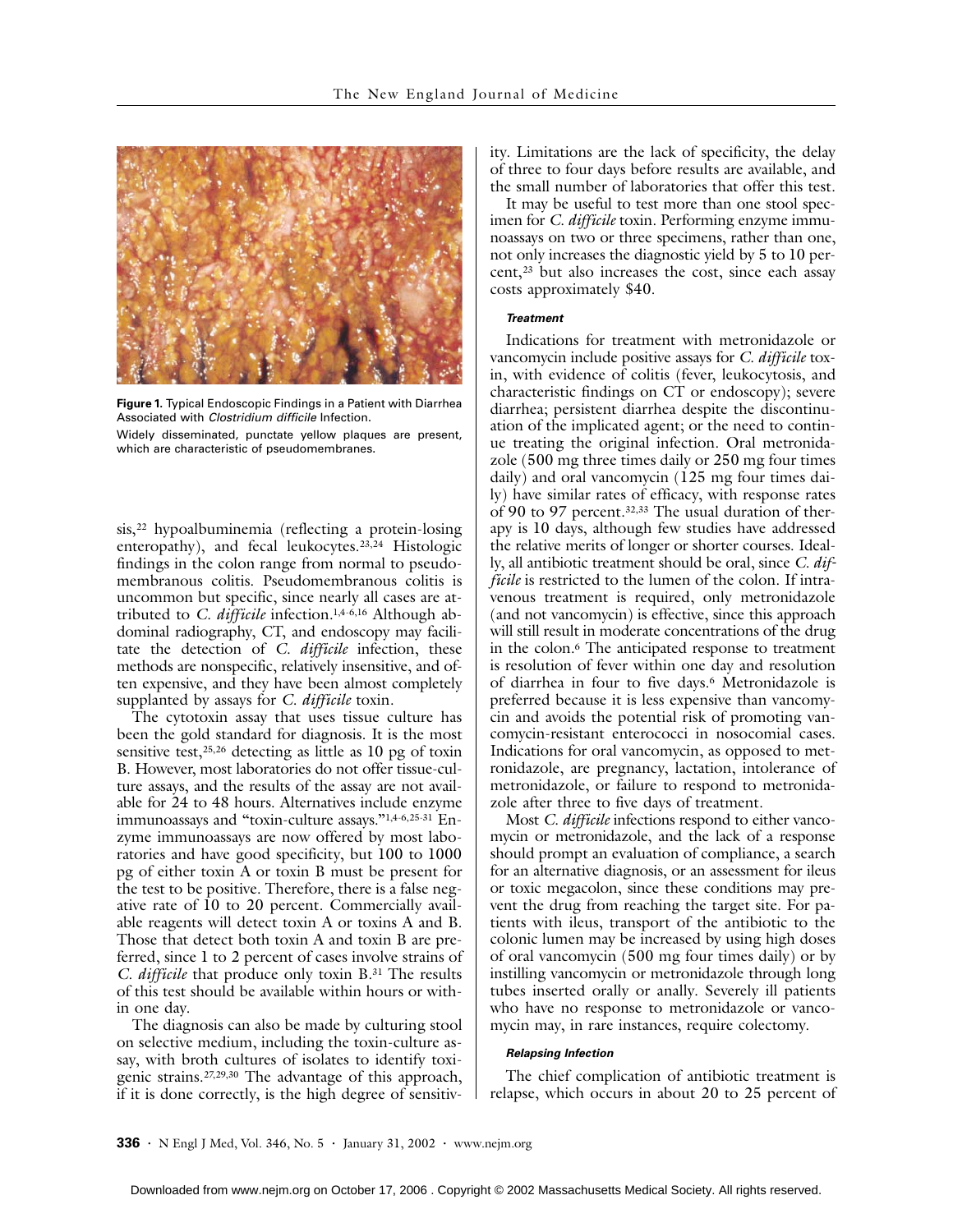cases.4-6,25,34,35 Relapse is suggested by the recurrence of symptoms, usually 3 to 21 days (average, 6) after metronidazole or vancomycin is discontinued. Assays for *C. difficile* toxin are usually unnecessary immediately after the completion of treatment, and the results may be misleading, since about one third of patients for whom therapy is successful have positive assays. Most relapses respond to another course of antibiotics in standard doses for 10 days, but 3 to 5 percent of patients have more than six relapses.1,25,34-37 Factors that do not appear to influence the frequency of relapses are switching from one antibiotic to another for treatment and prolonged courses of these drugs.

Management is controversial, and the course may involve complications and considerable expense, with a mean cost of \$10,970 in one report.<sup>36</sup> For repeated relapses, treatment for four to six weeks has been proposed to control *C. difficile* infection while the normal flora becomes reestablished. Approaches to this more prolonged treatment include the use of pulsed doses of vancomycin (125 mg every other day to keep *C. difficile* in the spore state with minimal effects on the fecal flora), the administration of anion-exchange resins to absorb *C. difficile* toxin (such as 4 g of cholestyramine three times daily), or the use of agents to antagonize *C. difficile* (such as *Saccharomyces boulardii* or lactobacillus strain GG).35,37 Others have proposed the use of intravenous immune globulin, on the basis of recent data showing that patients with relapses have reduced plasma concentrations of IgG antibodies against toxin A.21 Despite the logic, the cost is high, and published data are limited.38

Enemas with human stool or stool flora obtained from broth cultures have also been suggested as a means of reconstituting normal flora. Response rates are good,<sup>39</sup> but this solution is usually unnecessary, lacks esthetic appeal, is mechanically unwieldy, and carries a potential risk of transmission of retroviruses or other agents.

## *Epidemics*

*C. difficile* is an important nosocomial pathogen, and some hospitals and long-term care facilities have reported epidemics of diarrhea caused by this agent.40-42 Infection-control policies are well established but may fail. Restricting the use of antibiotics, particularly clindamycin, has been shown to control an epidemic.40,43 Strain typing has been suggested as a method to evaluate epidemics, but most laboratories do not offer this test, and there are no clearly effective strain-specific interventions.

### **AREAS OF UNCERTAINTY**

The optimal approach to managing a relapse of diarrhea associated with *C. difficile* infection is unclear. More effective interventions are needed to limit epidemics in hospitals and long-term care facilities. Better understanding is needed of the causes of antibiotic-associated diarrhea that is not due to *C. difficile* infection. There is no diagnostic test specific for antibiotic-associated diarrhea, and effective treatment is generally limited to discontinuation of the implicated agent, with or without therapy with antiperistaltic agents. Infections with *Staph. aureus* and candida are treatable, but methods for their detection are not well standardized, and their role as enteric pathogens is debated.

#### **GUIDELINES**

The Infectious Diseases Society of America<sup>24</sup> and the Society for Hospital Epidemiology of America<sup>40</sup> (SHEA) have devised guidelines for detecting *C. difficile* toxin (Table 2). The Infectious Diseases Society of America, SHEA,<sup>40</sup> and the Centers for Disease Control and Prevention<sup>45</sup> have all issued guidelines for treatment. All advocate metronidazole as the preferred therapy, at a dose of 500 mg orally three times daily or 250 mg orally four times daily for 10 days.24 Antiperistaltic agents should be avoided because they may promote retention of the toxin.24 SHEA guidelines for infection control in hospitals and long-term care facilities are summarized in Table 3.40 Outbreaks may require restricting the use of antibiotics, especially clindamycin.5,40-43

#### **CONCLUSIONS AND RECOMMENDATIONS**

The possibility of *C. difficile* infection should be considered in all patients with unexplained diarrhea who are receiving or who have recently received antibiotics. The tests used for diagnosis will depend on the kinds of laboratory tests that are available. Enzyme immunoassays to detect toxin A or toxins A

**TABLE 2.** GUIDELINES FOR THE USE OF THE *CLOSTRIDIUM DIFFICILE* TOXIN ASSAY.\*

Only diarrheal stools should be tested unless there is ileus.

- "A test of cure" should not be performed except as part of an epidemiologic investigation.
- Only specimens from patients who are older than one year of age should be tested.
- Enzyme immunoassay is an acceptable alternative to the cytotoxin assay but is less sensitive.
- Diarrhea that develops after three days of hospitalization should be tested only for *C. difficile* toxin (the three-day rule).†

\*Data are based on recommendations from the Infectious Diseases Society of America24 and the Society for Hospital Epidemiology of America.40

†Exceptions to the three-day rule may be made in the case of patients who are at least 65 years of age, those with coexisting conditions, those infected with human immunodeficiency virus, and those with neutropenia.44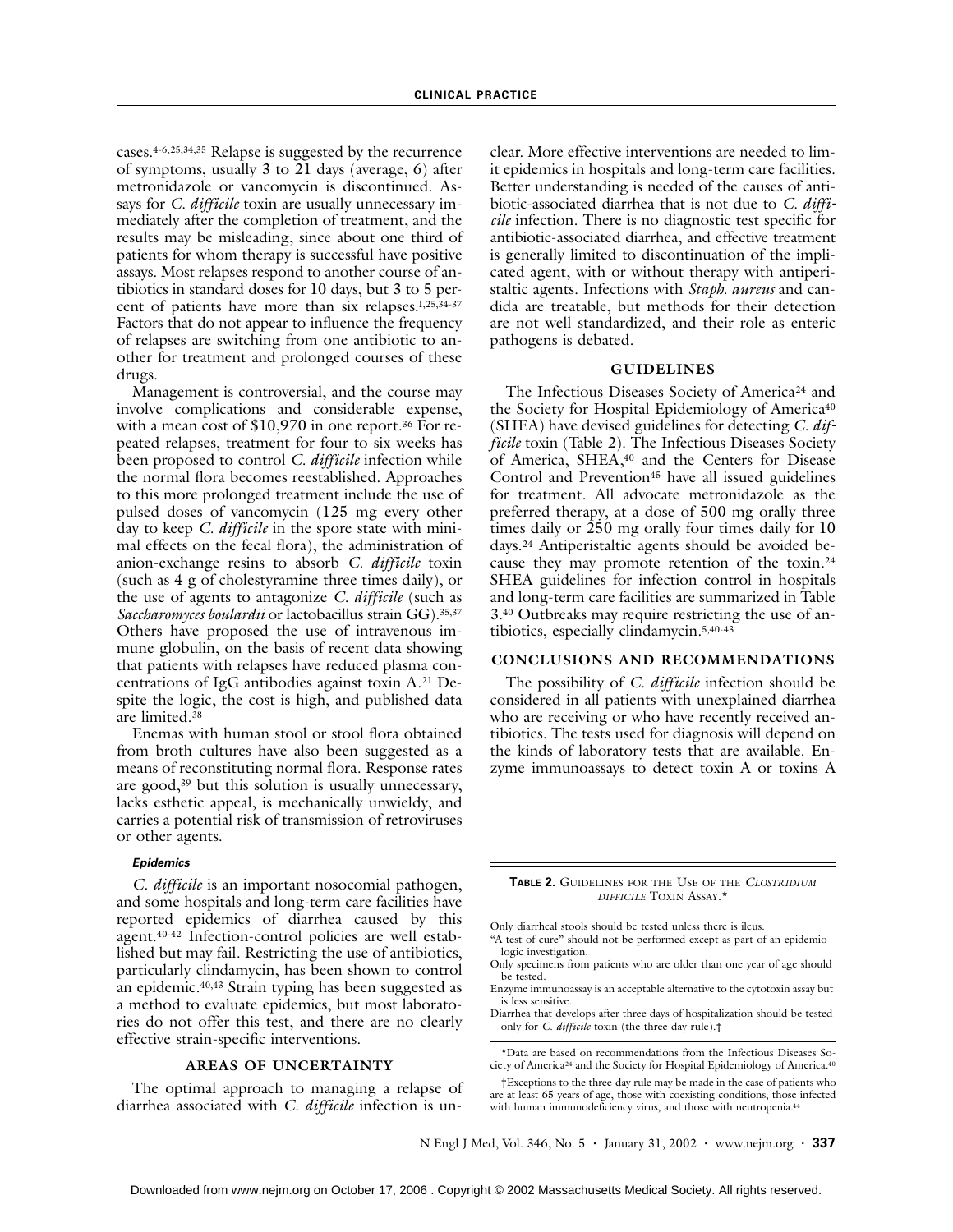**TABLE 3.** GUIDELINES FOR CONTROLLING *CLOSTRIDIUM DIFFICILE* INFECTION IN HOSPITALS AND LONG-TERM CARE FACILITIES.<sup>\*</sup>

Personnel should wash their hands frequently with soap.

Clinicians should use vinyl gloves when they are caring for patients.

Environmental surfaces should be cleaned with sporicidal agents.

Symptomatic patients should be placed in private rooms, especially if they are incontinent of stool.

The use of rectal thermometers should be avoided.

Outbreaks may require restriction of the use of antibiotics.

\*Data are from the Society for Hospital Epidemiology of America.40

and B are usually available. An enzyme immunoassay that detects both toxins A and B is preferable to prevent false negative results in cases caused by strains that produce only toxin B.

The decision to continue, change, or discontinue antibiotics in a patient with antibiotic-associated diarrhea depends on the severity of symptoms, the probability of *C. difficile* infection, and the need for further antibiotic therapy (Table 4). Many patients with enteric disease caused by *C. difficile* infection have a response to withdrawal of the inducing agent. This approach has the advantage of averting relapses. In a case such as that described in the vignette, I would discontinue treatment with the antibiotic, which precipitated *C. difficile* infection.

If there is evidence of colitis or severe diarrhea or if discontinuation of the implicated antibiotic is not possible or does not result in resolution of diarrhea, a 10-day course of therapy with metronidazole or vancomycin is indicated. The oral route should be used whenever possible, although metronidazole can be given intravenously if necessary. The majority of patients will have a response, although relapse may occur. If the patient in the vignette has a positive assay for *C. difficile* toxin, she should be treated with metronidazole since she has severe diarrhea. Followup testing for *C. difficile* toxin is not indicated, and the results could be misleading.

If the results of assays for *C. difficile* toxin are negative in a patient with persistent symptoms who has probable *C. difficile*–induced enteric disease, the alternatives are to repeat the test, use alternative tests, expand the diagnostic evaluation to include other causes, or treat empirically. Repeating the test slightly increases the diagnostic yield. In patients who have severe cases and negative results on assays for *C. difficile* toxin, it is reasonable to test for enteric pathogens, including *Staph. aureus* and salmonella. The antibiotics used to treat infection with these microorganisms differ from those for *C. difficile* infection.

**TABLE 4.** MANAGEMENT OF DIARRHEA AND COLITIS ASSOCIATED WITH *CLOSTRIDIUM DIFFICILE* INFECTION.

Discontinue treatment with the implicated antibiotic.

- If it is necessary to treat the original infection, use an antibiotic that is infrequently implicated in antibiotic-associated diarrhea: aminoglycosides, sulfonamides, macrolides, vancomycin, tetracycline, or possibly fluoroquinolones.
- Avoid the use of clindamycin, cephalosporins, extended-spectrum penicillins, and agents implicated in the current case.
- Use supportive measures.

Correct fluid losses and electrolyte imbalances.

Give additional oral fluids to patients with moderately severe diarrhea. In patients with severe or dehydrating diarrhea, provide intravenous or oral fluids (or both) that contain electrolyte concentrations similar to those recommended by the World Health Organization.<sup>24</sup>

Avoid the use of antiperistaltic agents (e.g., loperamide and opiates). Observe infection-control policies for hospitalized patients.\*

- Provide antibiotic therapy if diarrhea is severe, there is evidence of colitis, diarrhea persists despite the discontinuation of implicated agent, or there is a need to continue treatment of the original infection.
- The usual treatment consists of 500 mg of metronidazole orally three times daily or 250 mg of metronidazole orally four times daily for 10 days.
- If the patient is pregnant, cannot tolerate metronidazole, or has no response to metronidazole therapy, treatment with vancomycin (125 mg orally four times daily for 10 days) should be initiated.

Teach patients to recognize the symptoms of relapse.

\*The policies are outlined in Table 3.40

In cases in which the validity of a negative result on the toxin assay is seriously questioned, the recommendation is to treat it as a case of *C. difficile*– associated disease. The lack of a response to metronidazole and a negative result on assays for *C. difficile* are strong evidence against this diagnosis.

#### **REFERENCES**

**1.** Bartlett JG. Antibiotic-associated diarrhea. Clin Infect Dis 1992;15: 573-81.

**2.** Gilbert DN. Aspects of the safety profile of oral antimicrobial agents. Infect Dis Clin Pract 1995;4:Suppl 2:S103-S112.

**3.** Wistrom J, Norrby SR, Myhre EB, et al. Frequency of antibiotic-associated diarrhoea in 2462 antibiotic-treated hospitalized patients: a prospec-

tive study. J Antimicrob Chemother 2001;47:43-50. **4.** Kelly CP, Pothoulakis C, LaMont JT. *Clostridium difficile* colitis.

N Engl J Med 1994;330:257-62.

**5.** Gerding DN. Disease associated with *Clostridium difficile* infection. Ann Intern Med 1989;110:255-7.

**6.** Fekety R, Shah AB. Diagnosis and treatment of *Clostridium difficile* colitis. JAMA 1993;269:71-5.

**7.** Sparks SG, Carman RJ, Sarker MR, McClane BA. Genotyping of enterotoxigenic *Clostridium perfringens* fecal isolates associated with antibioticassociated diarrhea and food poisoning in North America. J Clin Microbiol 2001;39:883-8.

**8.** Altemeier WA, Hummel RP, Hill EO. Staphylococcal enterocolitis following antibiotic therapy. Ann Surg 1963;157:847-57.

**9.** Forbes D, Ee L, Camer-Pesci P, Ward PB. Faecal candida and diarrhoea. Arch Dis Child 2001;84:328-31.

**10.** Sun M. In search of Salmonella's smoking gun. Science 1984;226:30- 2.

**11.** Olsen SJ, DeBess EE, McGivern TE, et al. A nosocomial outbreak of fluoroquinolone-resistant salmonella infection. N Engl J Med 2001;344: 1572-9.

**12.** Hovius SE, Rietra PJ. Salmonella colitis clinically presenting as a pseudomembranous colitis. Neth J Surg 1982;34:81-2.